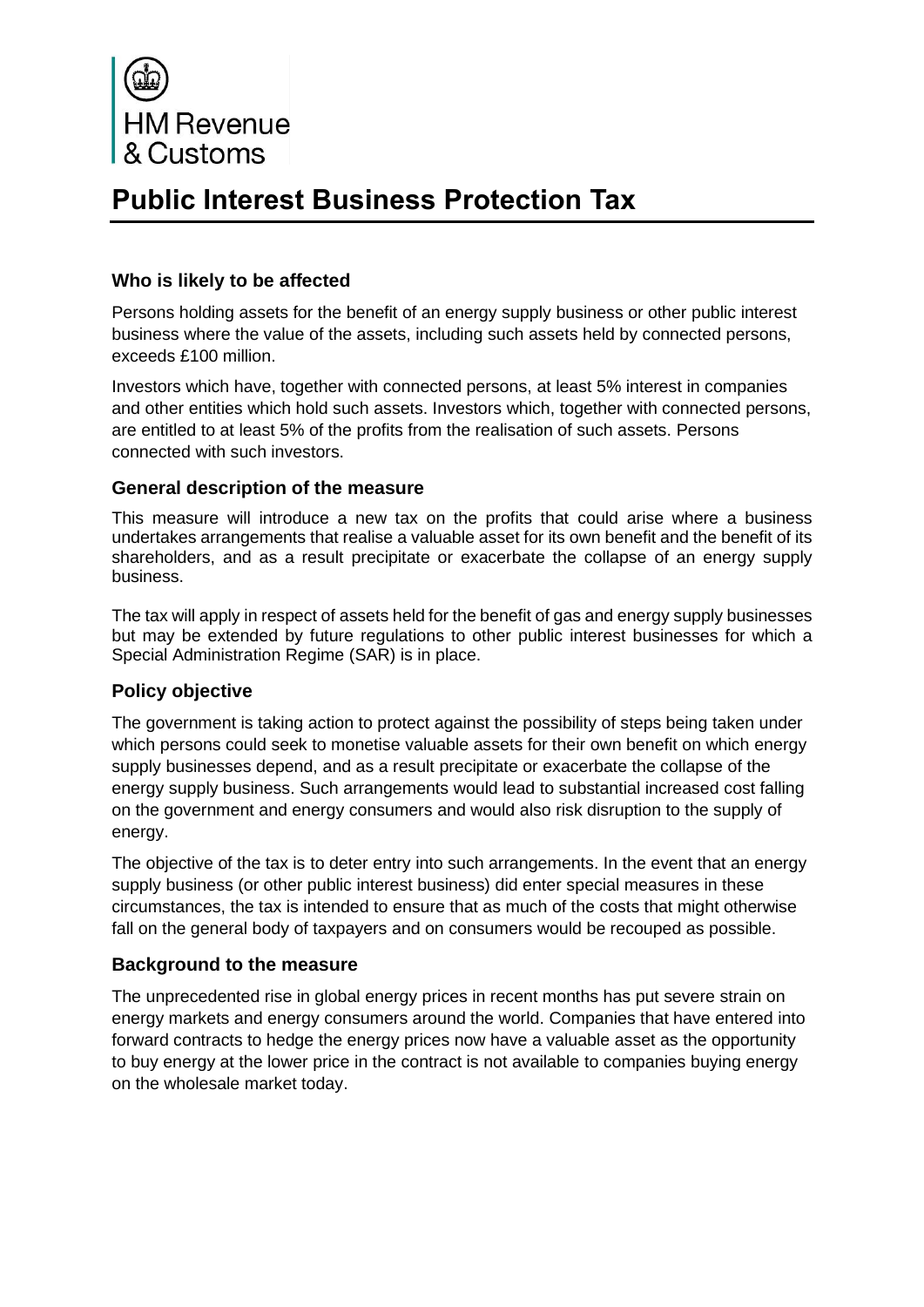Ofgem and the Department for Business, Energy and Industrial Strategy (BEIS) have identified that there could be a structural risk relating to hedging positions taken out for energy supply businesses, and they are taking action to address it. The government is committed to taking steps to also ensure that no person exploits this period pending regulatory changes.

There is a potential risk that some companies in the energy market and their shareholders might monetise large profits on these assets for their own benefit, leaving the government and ultimately the wider public to be landed with the costs of ensuring the continuity of supplies of energy to customers.

The actions could, for example, involve the early termination of significantly 'in-the-money' forward energy contracts that were originally entered into to hedge the cost of supplying energy customers. The proceeds could then be distributed to shareholders, and not used to support the supply business as originally intended. This may therefore directly result in the electricity and gas supply companies becoming insolvent, and then requiring either a Supplier of Last Resort (SoLR) or SAR. In cases where the supply business is already in special measures, this could significantly increase the costs of the business continuing to supply energy to customers. The SoLR and SAR mechanisms are designed to protect the customers of failed suppliers but are intended as a safety net rather than being for the convenience of shareholders.

The government considers it unacceptable that, whilst consumers across the UK face rising energy bills, it would be possible for some companies and their shareholders to exploit this situation to the detriment of taxpayers and end consumers.

This tax is intended to be a temporary measure and will only apply for a 12 month period. However, this period may be extended if the government considers it necessary.

Action is being taken in the context of energy supply businesses. However, for the time the new tax is in place, the government will have the power, if necessary, to extend it to protect other public interest businesses covered by other special administration regimes.

# **Detailed proposal**

## **Operative date**

The measure will have effect for steps taken at any time where the energy supplier enters special measures on or after 28 January 2022 and before 28 January 2023.

# **Current law**

The tax on the profits on assets withheld from public interest businesses is new legislation. The legislation makes use of the following existing provisions with some modifications to administer the tax.

- Enquiries, claims, appeals, date of payment, serving of documents, collection and recovery - Taxes Management Act 1970
- Serving of documents The Income and Corporation Taxes (Electronic Communications) Regulations 2003 (S.I. 2003/282)
- Overpayment claims Schedule 18 to Finance Act (FA)1998
- Penalty for failure to make a return Schedule 55 to FA 2009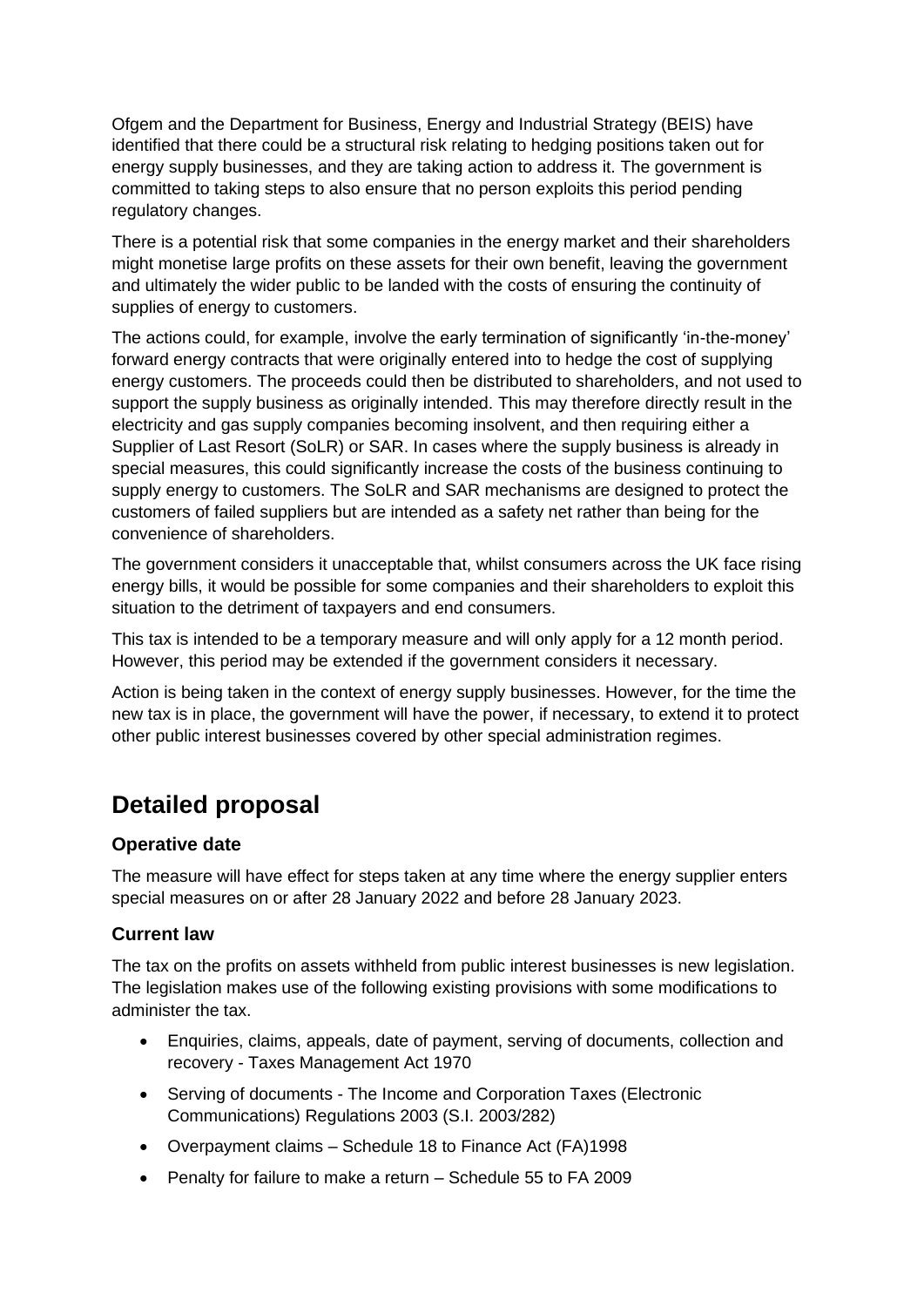- Penalties for errors Schedule 24 to FA 2007
- Late payment of tax Schedule 56 to FA 2009
- Information and inspection powers Schedule 36 to FA 2008
- Data gathering powers Schedule 23 to FA 2011

# **Proposed revisions**

Legislation will be introduced in the Finance Bill 2021-22 to establish a new tax, the "Public Interest Business Protection Tax". The tax will be at a rate of 75% on the adjusted value of the assets. A reduction of 10% is made in calculating this amount to reflect potential losses to the underlying value of the business as a result of the steps taken.

In respect of an energy supply business that goes into Special Administration or is the subject of a SoLR direction to transfer its customers to another business, the tax would apply where:

- a person has an asset that is held for the benefit of a public interest business (carried on by them or a person connected with them),
- the person takes steps which result in the asset ceasing to be used for the benefit of the public interest business, and
- the steps taken materially contribute to the public interest business going into those special measures or materially contributes to a significant increase in the costs of the business while it is in special measures.

It would only apply where the combined value of all such assets held by the person and any connected person exceeds £100m.

The tax would be payable within 45 days of the time the first steps were taken.

The legislation provides for joint and several liability for the tax:

- In full, from any company that is under the common control as the business which has the principal tax liability, or where one has control of the other.
- From any investor in the business which has the principal tax liability, and from any person connected with such an investor, where the investor, together with any connected person, holds at least 5% interest in the principal taxpayer or receives at least 5% of the proceeds of the arrangements. In such cases, the person can make a claim to HMRC for the liability to be limited to the amount by which they potentially benefit from the arrangements.

## **Summary of impacts**

#### **Exchequer impact (£m)**

|       |       | 2021 to 2022 2022 to 2023 2023 to 2024 2024 to 2025 2025 to 2026 2026 to 2027 |       |       |       |
|-------|-------|-------------------------------------------------------------------------------|-------|-------|-------|
| Empty | Empty | Empty                                                                         | Empty | Empty | Empty |

The final costing will be subject to scrutiny by the Office for Budget Responsibility and will be set out at the next fiscal event.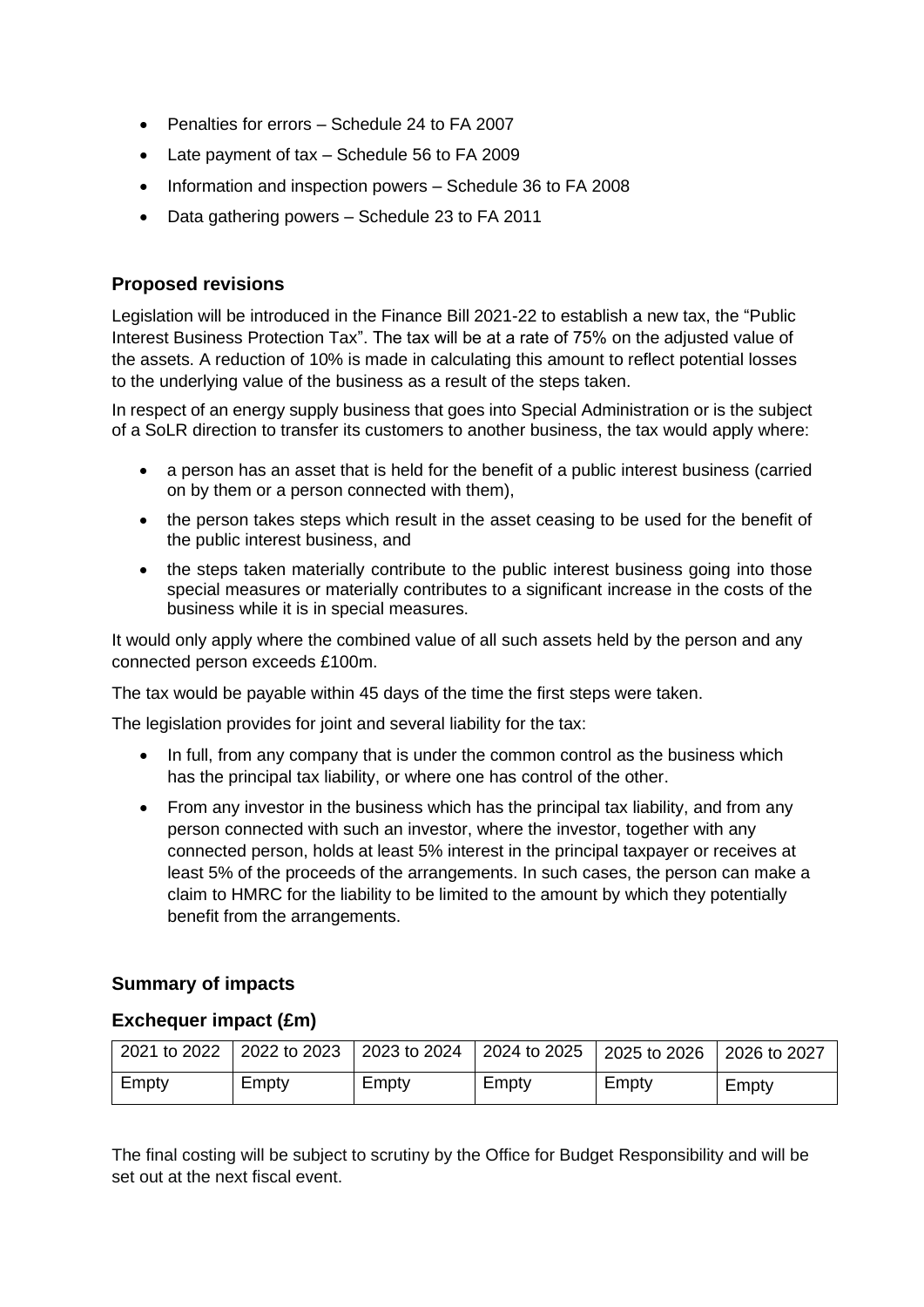# **Economic impact**

There could be economic and fiscal impacts from the tax in the event it is applied to relevant arrangements with the impacts depending on the value of assets involved with such arrangements. The revenue raised from this measure would be intended to recoup some of the costs that may fall on the general body of taxpayers and consumers.

## **Impact on individuals, households and families**

This measure is expected to have an impact on individuals who are to benefit from any arrangements giving rise to the tax where the tax is not paid by the business with the principal tax liability. These individuals would be jointly and severally liable for the unpaid tax, up to the amount that they potentially benefit from the arrangements. However, no liability arises where the individual and persons connected to them have less than 5% interest in the business.

Any individual on whom HMRC serves notice will need to pay the tax within 45 days.

The customer experience of the limited group of individuals affected by this measure may be negatively affected as the tax is new and will require engagement with HMRC. To support we will provide clear and targeted guidance to advise individuals of any steps they need to take.

This measure is not expected to have an impact on family formation, stability or breakdown.

#### **Equalities impacts**

It is not anticipated that there will be impacts for those in groups sharing protected characteristics.

#### **Impact on business including civil society organisations**

Those impacted will be limited to those with assets in excess of £100m which withhold those assets from a public interest business contributing to the public interest business failing. The administrative impact on these businesses is expected to be negligible.

Businesses may also be impacted where they are to benefit from the arrangements giving rise to the tax and where the tax is not paid by the business with the principal tax liability. These businesses will be jointly and severally liable for the unpaid tax, up to the amount that they have benefited, or could potentially benefit, from the arrangements. However, no liability would arise where the business and persons connected to them have less than 5% interest in the business with the principal tax liability.

One-off costs will include familiarisation with the new rules and could include upskilling staff. Further one-off costs could include establishing liability and compliance with the requirement to notify HMRC and notifying persons with an interest in the diverted asset of their joint and several liability. There is no requirement for businesses to provide any further information to HMRC and there are not expected to be any continuing costs.

The customer experience of the limited group of businesses affected by this measure may be negatively affected as the tax is new and will require further engagement with HMRC. To support we will provide clear and targeted guidance to advise businesses of the steps they need to take.

This measure will have no impact on civil society organisations.